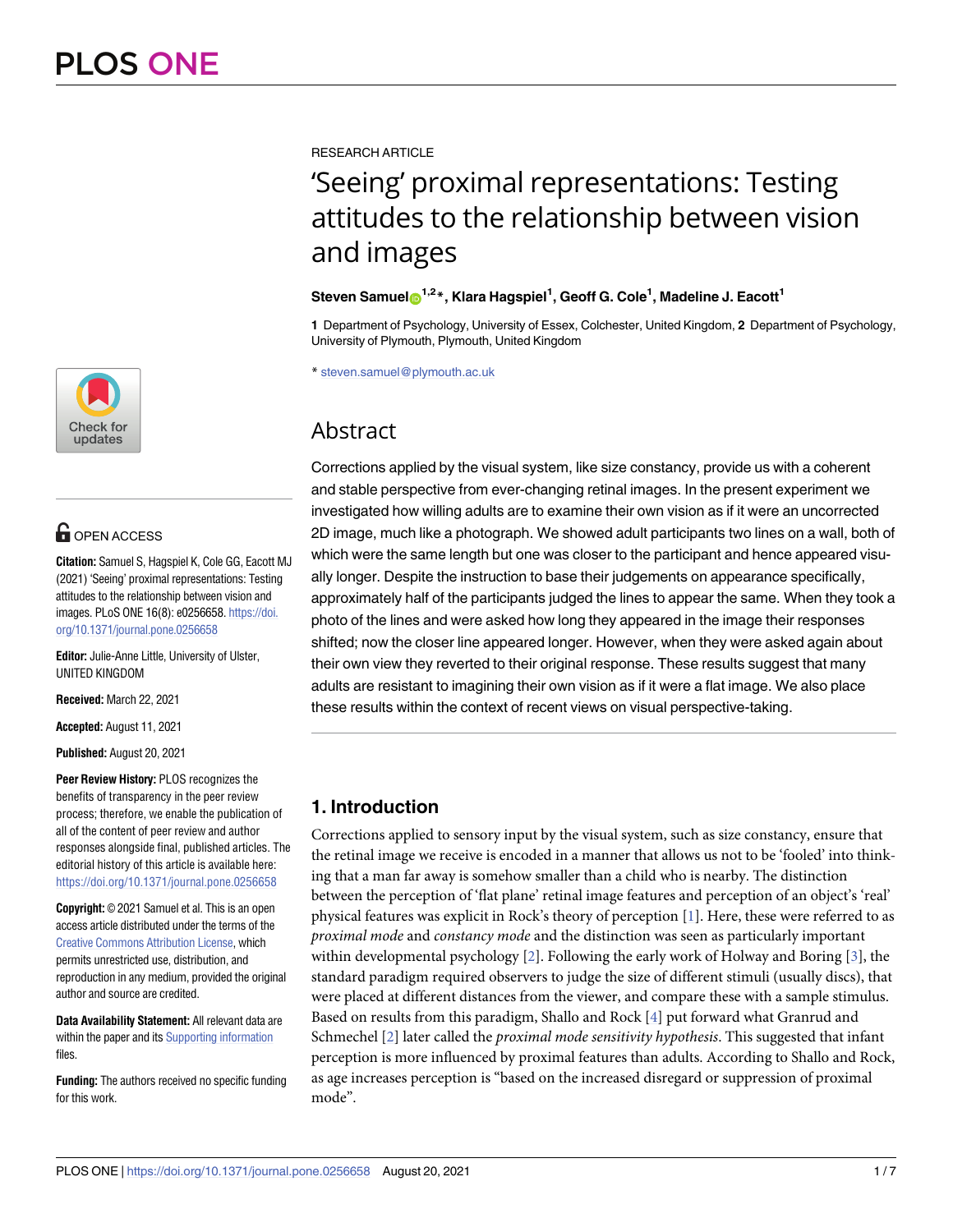<span id="page-1-0"></span>**Competing interests:** The authors have declared that no competing interests exist.

There are however occasions where adult observers need to rely on the retinal size of objects, such as when a visual artist draws a display that faithfully represents what is seen [\[5\]](#page-6-0). Here, more distant objects need to be rendered relatively small. Nevertheless, artists also demonstrate difficulty in accessing proximal vision. Perdreau and Cavanagh [\[6](#page-6-0)] showed non-artists, art students, and professional artists two cylinders on a computer screen, one presented against a flat background and one in a 3D 'hallway' which gave the illusion of this cylinder being located at a different distance. Their task was to adjust the size of the cylinder in the hallway until the participant judged that it matched the size of the other in terms of their proximal representations. They were told to imagine they were using their fingers to judge the sizes of the items. Results showed that participants consistently overestimated the size of the cylinder presented in the 3D space and moreover that this effect was similar for all groups [for review see [5](#page-6-0), see also [7](#page-6-0)]. Results like these suggest difficulty in or resistance to treating vision (one's own or another's) as a 'flat' image, even with training in representing perception veridically.

In the present experiment we examined whether adults are open to interrogating their own vision in terms of the proximal rather than distal representation. Rather than use a matchingto-standard paradigm, which requires participants to balance the interference effect of distance and size, we investigated whether participants could 'see' the proximal representation of two objects which were already (and explicitly) of equal size but simply located at different distances. This procedure came with the additional benefit that it eliminated the use of 2D depictions of 3D spaces employed in computer-based tasks. In the task, participants stood in a fixed location to the left of two lines that were on the wall of a lab. [Fig](#page-2-0) 1 shows a photo of the lines taken from this location. The lines were the same length but owing to the participant's location the further line would appear shorter in an uncorrected image of their perspective. In the first phase of the experiment we told participants the following: "Both lines are the same length. However, how long does each line actually appear from your visual perspective? Please answer SAME or DIFFERENT." When participants responded 'Different', we then asked participants which line appeared longer. Note that the framing of the question was designed to ensure that participants had to consider their answer in the context of something beyond their own knowledge of the real length of the stimuli. This was made clear by the 'however' following the initial statement of fact. In this way we could examine whether participants would be able and/or willing to access the proximal rather than the distal representation.

Previous research has suggested that training in visual arts offers no significant benefit in the ability to 'see' retinal images  $[5,6]$ . We wanted to check whether participants who initially failed to access the proximal representation would be more likely to do so after being shown what such an image could look like. To do so we added two further phases to the task. In Phase 2 we gave the participant a camera and instructed them to take a digital photo of the lines from where they stood. We then asked them the same question about the lengths of the lines but this time based on their appearance in the image. Since the image would clearly depict the closer line as longer (as per [Fig](#page-2-0) 1) we predicted that participants would also judge the same. In Phase 3, we removed the camera and photo and then repeated the question from Phase 1. The photograph will have highlighted the length of the lines in a 2D image, and so those participants who did not judge the closer line to look longer in Phase 1 should now correct their responses and do so in Phase 3.

### **2. Method**

We recruited 58 participants from the University of Essex participant pool, each of whom received course credit. Ethical approval was obtained from the University of Essex Ethics Committee Informed consent was recorded in written form and witnessed by the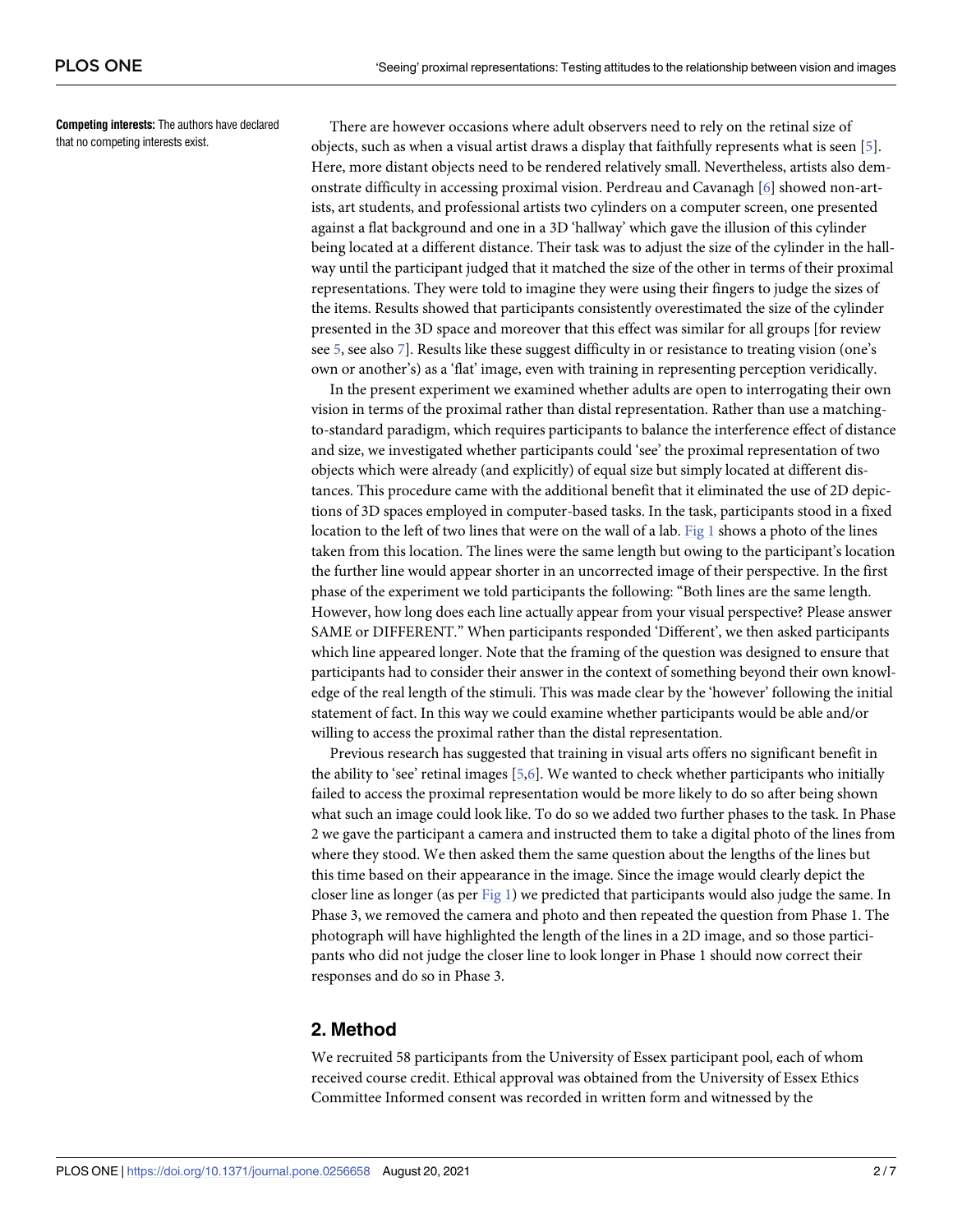<span id="page-2-0"></span>

[Fig](#page-1-0) 1. A photo of the lines on the wall from the participant's location in the room. The two lines were of equal length but the closer line appeared longer. Note that the photograph is a faithful representation of the lines, i.e. we measured the lines in the photo and found that they corresponded to the real visual angle.

<https://doi.org/10.1371/journal.pone.0256658.g001>

experimenter. Eligibility requirements were normal/correct-to-normal vision and an age between 18–35 ( $M = 19$  years, range 18–24, eight men). Participants stood in a 26cm<sup>2</sup> square marked on the floor facing a wall 39cm in front of them, but with their head turned to the right so that they could see two lines, each 32cm in length (3cm height), separated by 64 cm. The closest point of the closest line was 32cm from the area of wall in front of the participants. The experimenter stood in the middle of the room. She told the participants that the lines they were looking at were the same length. She then asked them three questions in a fixed sequence (see Table 1).

|  |  |  |  | Table 1. Scripted instructions to participants. |
|--|--|--|--|-------------------------------------------------|
|--|--|--|--|-------------------------------------------------|

| Phase.  | Instruction                                                                                                                                                                               |
|---------|-------------------------------------------------------------------------------------------------------------------------------------------------------------------------------------------|
|         | Both lines are the same length. However, how long does each line actually appear from your visual<br>perspective? Please answer SAME or DIFFERENT. [If DIFFERENT: Which appears longer?]. |
| (Photo) | How long does each line appear in the photo you just took? Please answer SAME or DIFFERENT. [If<br>DIFFERENT: Which appears longer?].                                                     |
|         | Now please look at the two lines on the wall once more. How long does each line appear from your<br>perspective? Please answer SAME or DIFFERENT. [If DIFFERENT: Which appears longer?].  |

<https://doi.org/10.1371/journal.pone.0256658.t001>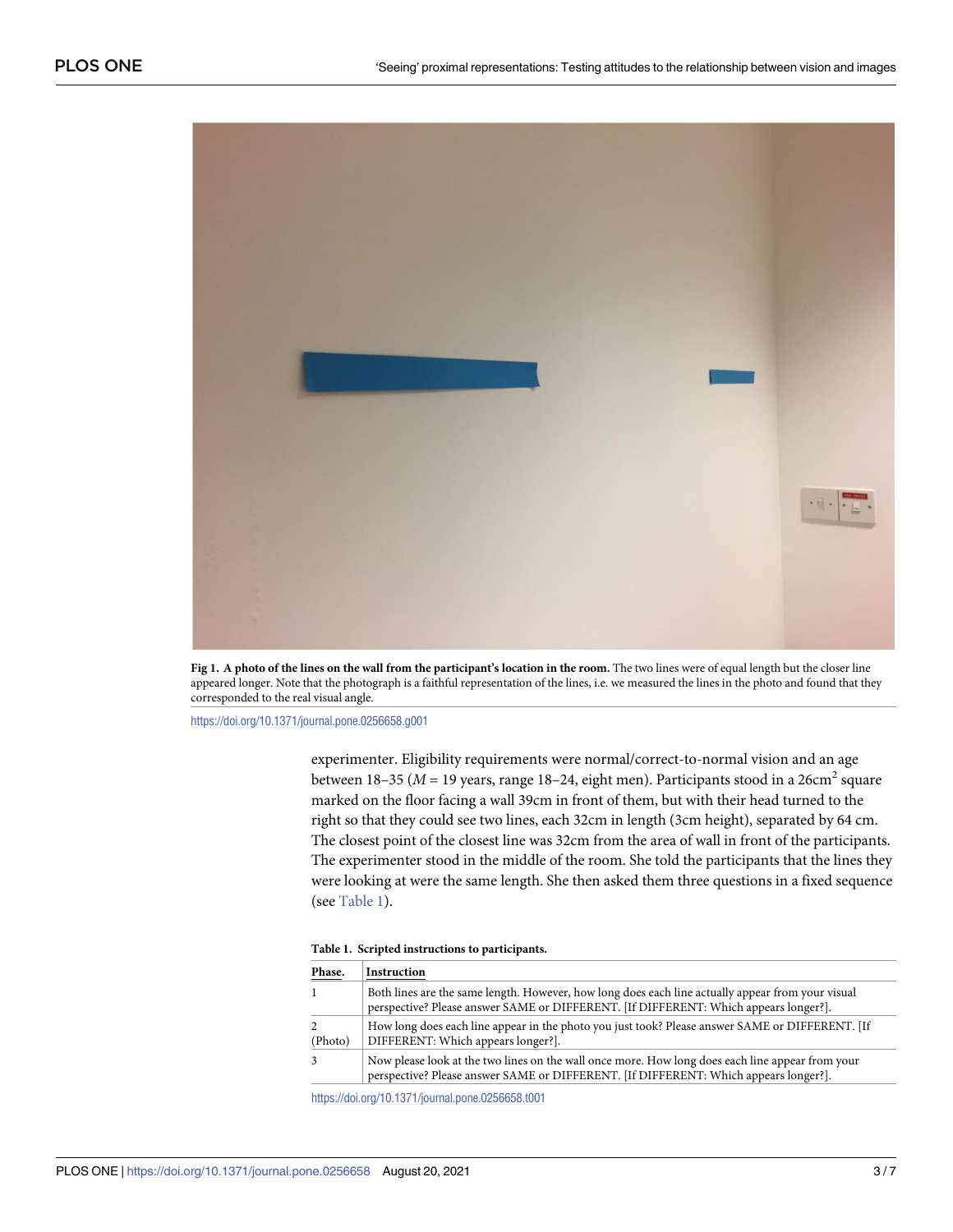In Phase 1, we asked them how long the lines actually appeared from their visual perspective, with a fixed-choice answer of either SAME or DIFFERENT, the latter being followed up with an extra question about *which*. If adults can take their own perspective in a visual sense as a result of this appearance question, then more participants should respond that the closest line appeared longer than the converse. In Phase 2 we gave the participant a hand-held digital camera and asked them to take a picture of the two lines from the same location. We then asked them to view the digital photograph they had taken and judge how long the lines appeared in it, using the same question/response structure as before. For Phase 3 the experimenter took back the camera. The participant was then instructed to look at the lines on the wall again, and they were asked the first question once more. Given that everyone had now witnessed a pictorial representation of their own visual perspective in the previous condition, any participants who had not said that the closest line appeared longer in Phase 1 should now be more likely to do so in Phase 3.

### **3. Results**

The results are displayed in Table 2.

#### **Phase 1**

We ran a Chi-Square test on the first question concerning whether the lines appeared the same length or different length, with the null hypothesis that each be selected 50% of the time. Overall, 31 judged them the same and 27 judged them different, a contrast that was not significant, chi square  $(1, 58) = 0.276$ ,  $p = .599$ . However, all 27 participants who responded 'different' judged the closest line to appear longer. Given the absence of any responses favouring the further line as longer, no statistical comparison could be conducted. In sum, approximately half of participants judged the lines to look the same and half judged the closer line to be longer.

#### **Phase 2**

*All* participants said the closest line appeared longer in the photograph. No statistical analyses were conducted since all responses were the same.

#### **Phase 3**

We used the same analysis as for Phase 1. Despite having seen the photograph in Phase 2, results patterned as in Phase 1. Precisely the same number of participants responded 'same' as 'different' (29 each), chi square  $(1, 58) = 1$ ,  $p = 1$ . Of the 29 who judged them different, 28 responded that the closest line looked longer and only one said the furthest line looked longer, a difference that was significant, chi square  $(1, 29) = 25.138$ ,  $p < .001$ .

#### **Table 2. Results.**

|         | Same $(\%)$ | Closest line longer $(\%)$ | Furthest line longer (%) |
|---------|-------------|----------------------------|--------------------------|
| Phase 1 |             |                            |                          |
| Phase 2 |             | 100                        |                          |
| Phase 3 |             |                            |                          |

<https://doi.org/10.1371/journal.pone.0256658.t002>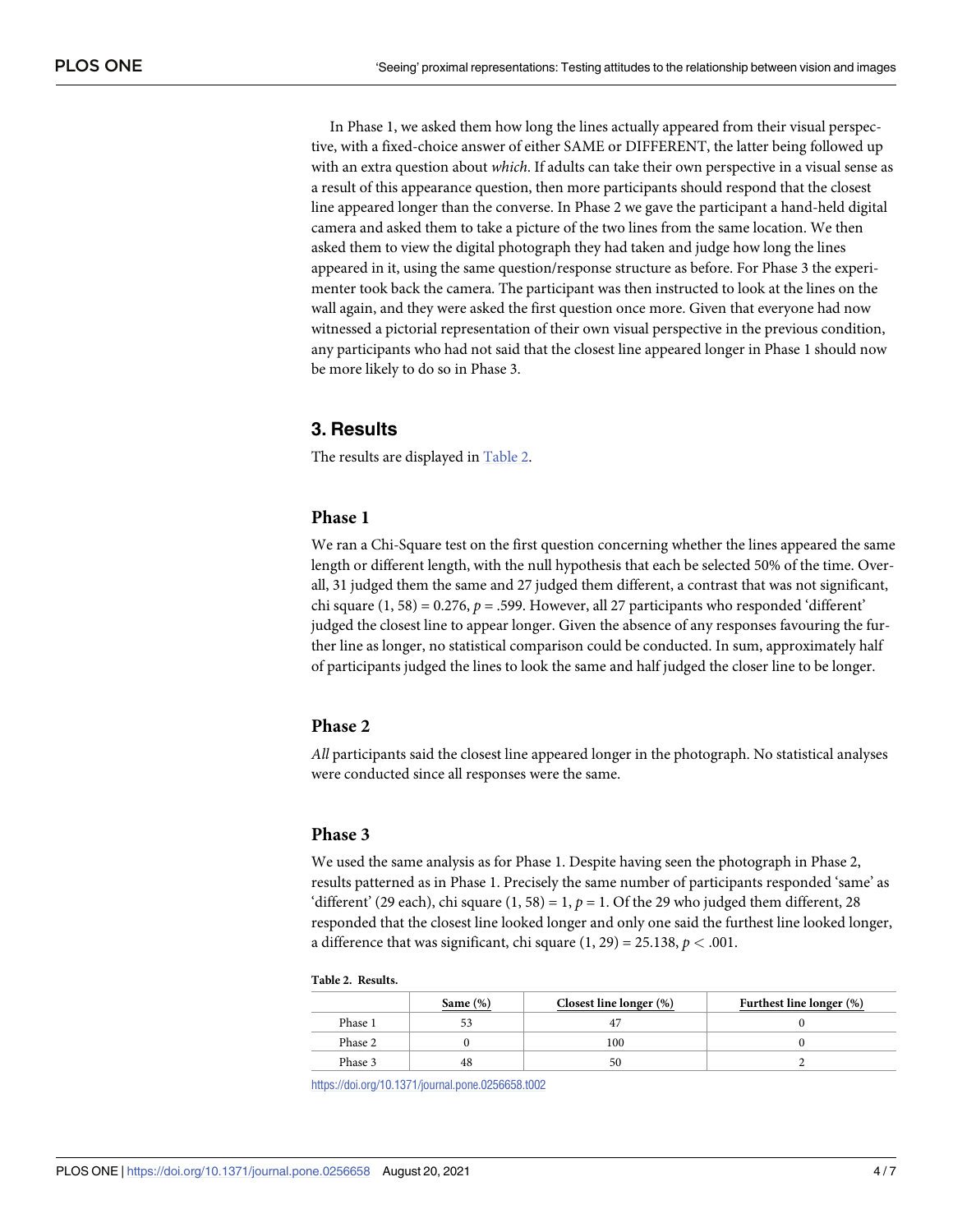## <span id="page-4-0"></span>**Effect of photo on judgements based on vision**

To assess whether seeing the photograph in Phase 2 influenced responses in Phase 3, we dummy coded responses as 0 for 'Closest line longer, 1 for 'Same' and 2 for 'Furthest line longer'. We then ran a Friedman's ANOVA by ranks on all the data. The test found a significant difference in the distribution of responses across the three phases, chi square  $(2, 58) = 53.118$ , *p <* .001. Follow-up pairwise comparisons using the Bonferroni correction revealed that more 'closest line longer' responses were made based on the photo (Phase 2) than for both Phase 1 (adj.  $p < .001$ ) and Phase 3 (adj.  $p < .001$ ). Crucially, there was no difference in the frequency of these responses between Phase 1 and 3 (adj. *p* = 1). At the individual level, of the 31 participants who gave 'same' responses in Phase 1, 84% ( $n = 26$ ) also gave 'same' responses in Phase 3. Five switched from 'same' responses to 'closer line longer' in Phase 3, two switched in the opposite direction, and one switched from 'closer line longer' to 'further line longer.' In sum, seeing the photo in Phase 2 had no significant impact on how participants responded on Phase 3 relative to Phase 1.

#### **4. Discussion**

The results showed that while about half of participants judged the closer line as being longer, suggesting they did access and use the proximal representation, half did not. However, when basing their judgements on a photo of the lines *every* participant judged the closer line to look longer in a photo they took. Surprisingly, in Phase 3 the vast majority who initially judged the lines to appear the same reverted back to their original response despite having just declared the closer line to appear longer in the photo. This suggests that even when participants are made explicitly aware of what a 2D image of their vision might look like they treated actual sensory input differently. This perseverance suggests considerable resistance to seeing proximal representations of vision.

How do we account for these findings? These results are explicable in terms of what is sometimes called naïve or folk optics, namely folk theories about how vision works. Such beliefs can vary widely from person to person, and lead to very different and often inaccurate responses to the same problems [[8](#page-6-0),[9](#page-6-0)]. This is nicely exemplified by the *Venus Effect*, whereby an observer sees an agent and a mirror and believes that the agent sees their reflection in the mirror as the observer does, despite the agent and mirror not being along the observer's line of sight  $[9,10,$  $[9,10,$  $[9,10,$  see also [11](#page-6-0)]. Importantly for the present experiment, these naïve theories can be inconsistent not only with accepted science but even people's own declarative knowledge [\[8\]](#page-6-0). This offers an explanation for why participants proved resistant to changing their responses even after viewing the photograph.

The present work also speaks to the issue of visual perspective taking. A number of people have begun to argue that when humans assume another agent's perspective the representation on which this alternative viewpoint is based is depictive or 'quasi perceptual' [[12](#page-6-0),[13](#page-6-0)]. Cole and Millett [\[14\]](#page-6-0), and Cole, Millett [\[15\]](#page-6-0) have however challenged this claim on theoretical grounds, and in a visual perspective-taking study based on the same stimuli as the present experiment adults also failed to judge that line closer to *another agent* would appear shorter [[16](#page-6-0)]. A depictive representation must, at the very least, code for the relative distances between different points in a scene [[17\]](#page-6-0), as seen by the other agent. The present work does not however support the depictive account of perspective taking. Humans seem to be poor at considering even their own perspectives in this way, let alone other people's.

Overall, the results of the present study suggest that while some people are open to interrogating their vision in terms of proximal representations about the same number of people not only have difficulty doing so but also demonstrate considerable resistance to change even after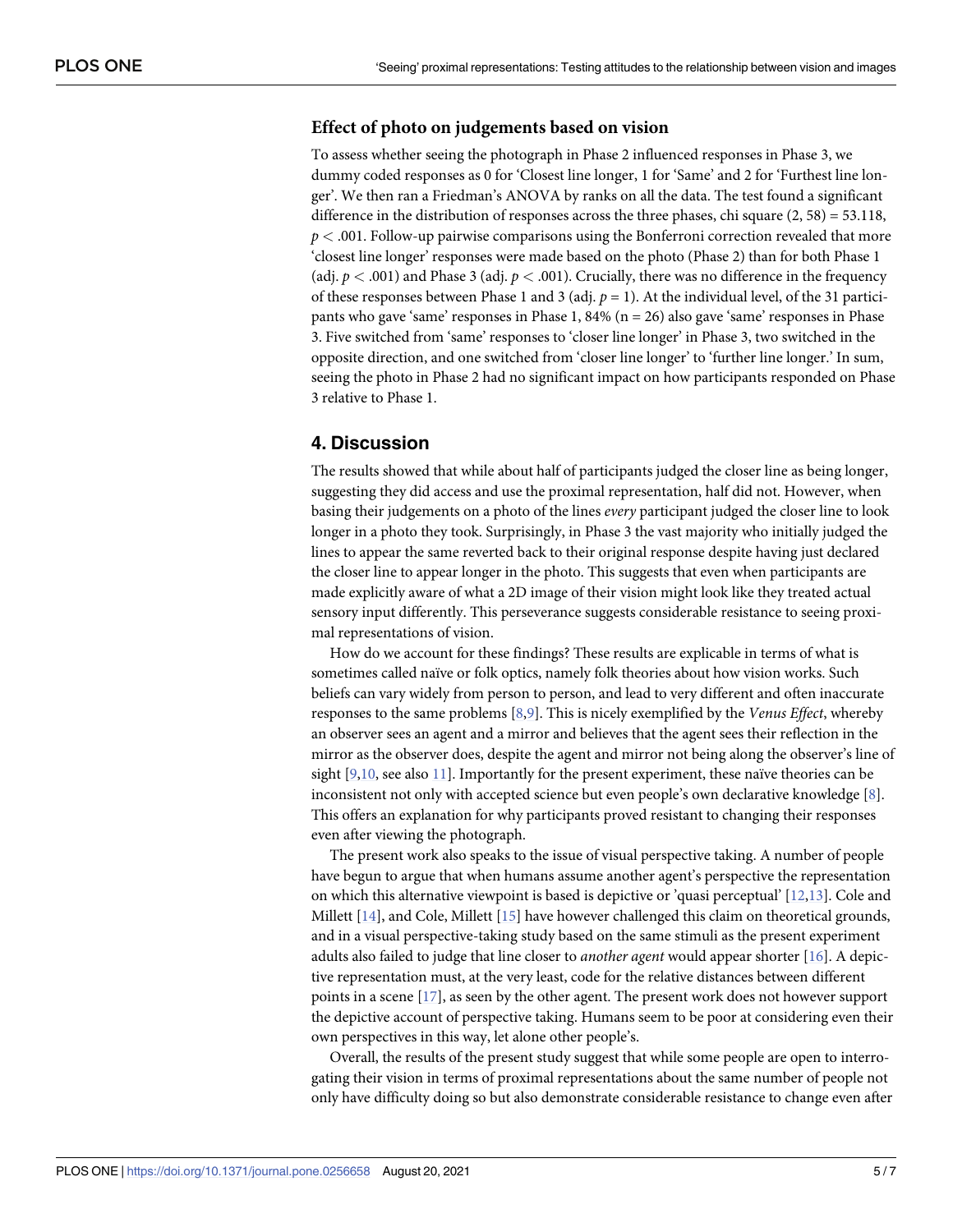<span id="page-5-0"></span>witnessing what such a representation might look like. It remains an open question as to precisely *why* this should be difficult. One explanation is that people are resistant to the *principle* that vision can be equated to a flat image. According to this view, the reason that those participants who failed to judge the closer line longer is not because they *could not* access a proximal representation but because the logic of the question itself was rejected, as 'corrected' vision is the only type of vision they could reasonably conceive of. This implies that adults are *disinclined* to entertain vision in as a proximal image, even when the context is favourable to such behaviour. However, it does not mean that they are necessarily *unable* to do so.

There is a related but more procedural explanation for the present data that we must consider. Since at least 1960s [\[18\]](#page-6-0), size constancy researchers have long known that participant interpretation of task requirements is particularly important. Shebilske and Peters [\[19\]](#page-6-0), for instance, wrote that "the manipulation of instructions is a potent source of variance in constancy experiments. This variance can be attributed to the information given or implied by a particular set of instructions". Our method for circumventing this possibility was to present participants with a photograph (in Phase 2) of their own viewpoint and ensure that responses were close to ceiling. In this Phase *all* participants demonstrated that they could understand and work from a 2D representation of their viewpoint. Thus, while some responses from Phase 1 might be explicable in terms of a misunderstanding of the instruction to judge appearance, by Phase 3 this becomes less plausible.

Another possibility is that those participants who did not judge the closer line to appear longer in Phase 3 may have simply wanted to be consistent in their response when presented with the same question as they had in Phase 1. By this account, our results are not explicable in terms of a disinclination to entertain a proximal image but rather a disinclination to appear inconsistent in an experimental setting. We cannot rule this possibility out, but note that such an account leaves unexplained the fact that by responding differently in Phase 2 and Phase 3 participants also rejected the possibility that their vision corresponded to the *photograph*, which is itself an external and 2D representation of their own vision. A consistency account would thus be more viable if participants maintained the same response that they made in Phase 1 across the rest of the task, including the photograph. Instead, it appears that a disinclination to entertain proximal images provides a better account for our findings.

In sum, these results demonstrate the resistance adults have to entertaining proximal representations of vision. Overall, these results concur with other research, both theoretical and empirical, suggesting that adults do not tend to entertain vision in terms of truly 'depictive' imagery [[5,14](#page-6-0),[15](#page-6-0)].

#### **Supporting information**

**S1 [File.](http://www.plosone.org/article/fetchSingleRepresentation.action?uri=info:doi/10.1371/journal.pone.0256658.s001)** (XLSX)

#### **Author Contributions**

**Conceptualization:** Steven Samuel, Geoff G. Cole, Madeline J. Eacott.

**Data curation:** Steven Samuel.

**Formal analysis:** Steven Samuel.

**Investigation:** Klara Hagspiel.

**Methodology:** Steven Samuel.